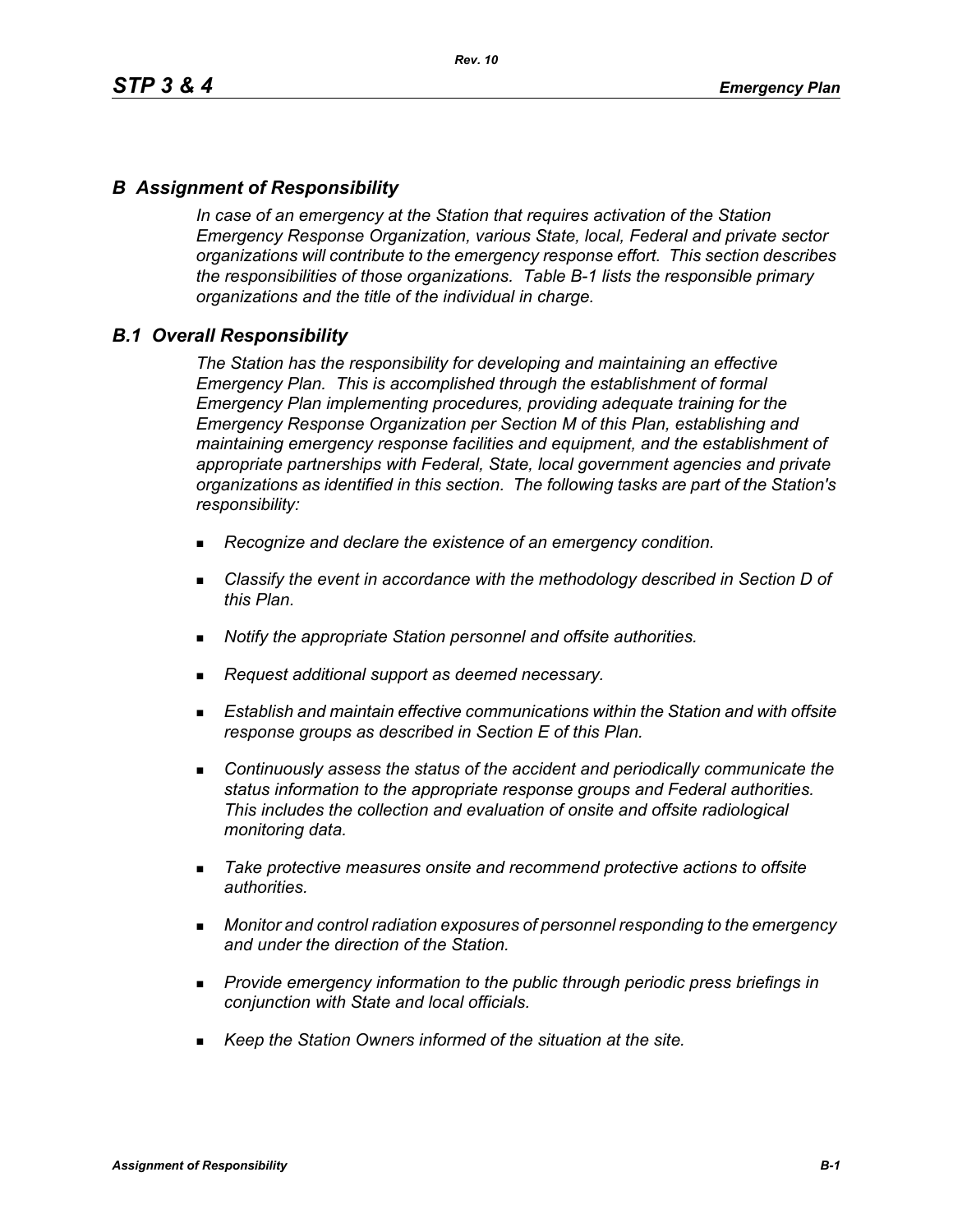# *B.2 State of Texas Responsibility*

*State of Texas has developed a Radiological Emergency Management Plan as an integral part of the State of Texas Emergency Management Plan. The State of Texas Emergency Management Plan outlines the State organization for emergency activities. The Governor's Division of Emergency Management (DEM) is tasked with administering a program of Comprehensive Emergency Management. Designed to reduce the vulnerability of the citizens and communities of this State to damage, injury, and to loss of life and property by providing a system for the mitigation of, preparedness for, response to and recovery from natural or man-made disasters including fixed nuclear facilities. Established in the Office of the Governor by the Texas Disaster Act of 1975 (Government Code, Chapter 418) and direction of the Director of the Texas Office of Homeland Security (OHS). Office of Homeland Security Director appoints the State Coordinator to manage State Governor's Division of Emergency Management on a daily basis, and the Coordinator reports to the Director of the Office of Homeland Security. The Texas Disaster Act of 1975, as amended, authorizes the creation of local organizations for emergency management, provides the Governor and executive heads of governing bodies of the State certain emergency powers, and provides the rendering of mutual aid among the political subdivisions of the State, with other states, and with the Federal Government. The Chairperson of the Texas Emergency Management Council is responsible for establishing an emergency organization capable of operation over a protracted period. The duties and responsibilities of the principal and support agencies of the State of Texas are summarized below. A detailed discussion of the State's response is contained in the Texas Emergency Management Plan.*

## *B.2.1 Department of State Health Services (DSHS)*

*The Department of State Health Services, is the Lead State agency responsible for responding to all peacetime radiological emergencies throughout Texas. Under the procedure established by the Texas Emergency Management Plan and as reaffirmed in a Letter of Agreement, the Department of State Health Services responds to all types of radiological emergencies throughout the State. The Governor's Division of Emergency Management, upon notification by the Station of a Site Area Emergency or General Emergency, will notify key member agencies of the Emergency Management Council. The State Operations Center (SOC) is operational 24 hours a day, seven days a week. During radiological emergencies, the Department of State Health Services will be the Lead State agency for the assessment of radiological impact and damage to the environment. Once notified of a Site Area Emergency or General Emergency (or an Alert or Unusual Event which is likely to involve an offsite release), the Department of State Health Services will establish a communication link (telephone) from their office in Austin, Texas with Station dose assessment personnel. The Department of State Health Services estimates that it will take about one hour to activate their office after notification. The Department of State Health Services is able to make dose projections in their Austin, Texas office from data provided by the Station. If the situation warrants, the Department of State Health Services will dispatch Radiological Emergency Response Teams to the Station. The Department of State Health Services has estimated the onsite response time to emergencies at the Station*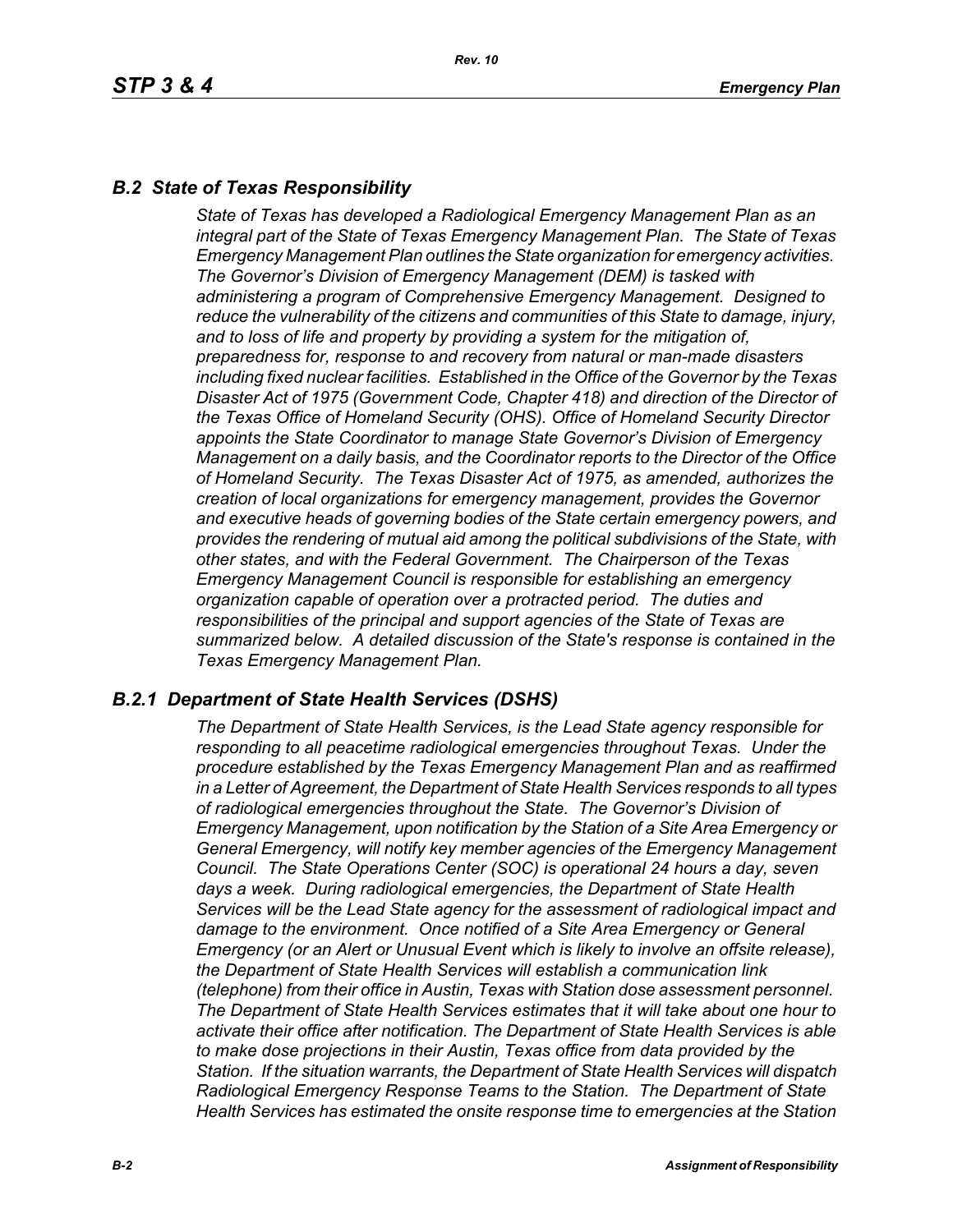*to be approximately 4 hours, and the full Emergency Response Team response time to field locations around the Station to be approximately 8 hours.*

### *B.2.2 Governor's Division of Emergency Management*

*The Governor's Division of Emergency Management has broad legal authority, in case of a radiological emergency, to take actions deemed necessary to protect the health and safety of Texas citizens. This authority includes, but is not limited to, control of public and private transportation corridors, and utilization of all public facilities in support of efforts to protect life and property. The Governor's Division of Emergency Management manages the State Operations Center (SOC), which is located at the Department of Public Safety Headquarters in Austin, Texas. The Department of Public Safety Sub District Office (Pierce, Texas), located approximately 45 miles from the Station, is the headquarters of the Disaster District serving the area around the Station.*

*The Texas Department of Public Safety provides the State with law enforcement services in emergency conditions. This includes but is not limited to disaster reconnaissance, emergency traffic control, and execution of evacuation control. These activities are conducted in support of local government, in accordance with the State of Texas basic Emergency Management Plan, and Annex E, Evacuation, and Annex G, Law Enforcement. The Department of Public Safety Commanding Officer in Sub-District 2C Pierce, Texas serves as Chairperson of the Disaster District Committee. The Department of Public Safety provides statewide communications service for direction of disaster operations. Requests for assistance from the County Emergency Operations Center are forwarded to the Disaster District Sub 2C in Pierce. Requests that exceed the District's ability to respond will be forwarded to the State Operations Center (SOC) in Austin.* 

*Response time for Department of Public Safety personnel from the Disaster District Office in Pierce to the Station is approximately 2 hours.*

### *B.3 Matagorda County Responsibility*

*Matagorda County, Texas, has developed an Emergency Management Plan to provide for emergency operations within Matagorda County, Texas, including Bay City, Palacios, and the unincorporated towns within the County proper. The Matagorda County and city governments are responsible to their respective citizens to do everything possible to save lives, minimize damage, alleviate suffering and to help restore and rehabilitate property and society in the event of a natural disaster, manmade incident, or national emergency, including nuclear attack or threat thereof. Existing forms of local government are utilized in the formulation and implementation of this Plan. The organization and operational concepts set forth in this Plan are promulgated under the Texas Disaster Act of 1975, as amended, the Matagorda County Commissioner Court order of 1983 (reissued 1994), and other laws and ordinances detailed in the Matagorda County Emergency Management Plan. The Matagorda County Emergency Management Plan is a stand-alone document that supports the State of Texas Emergency Management Plan and the Station Emergency Plan. Under the Matagorda County Emergency Management Plan, the County Judge, the Commissioners and Mayors, as chief elected officials are responsible for all*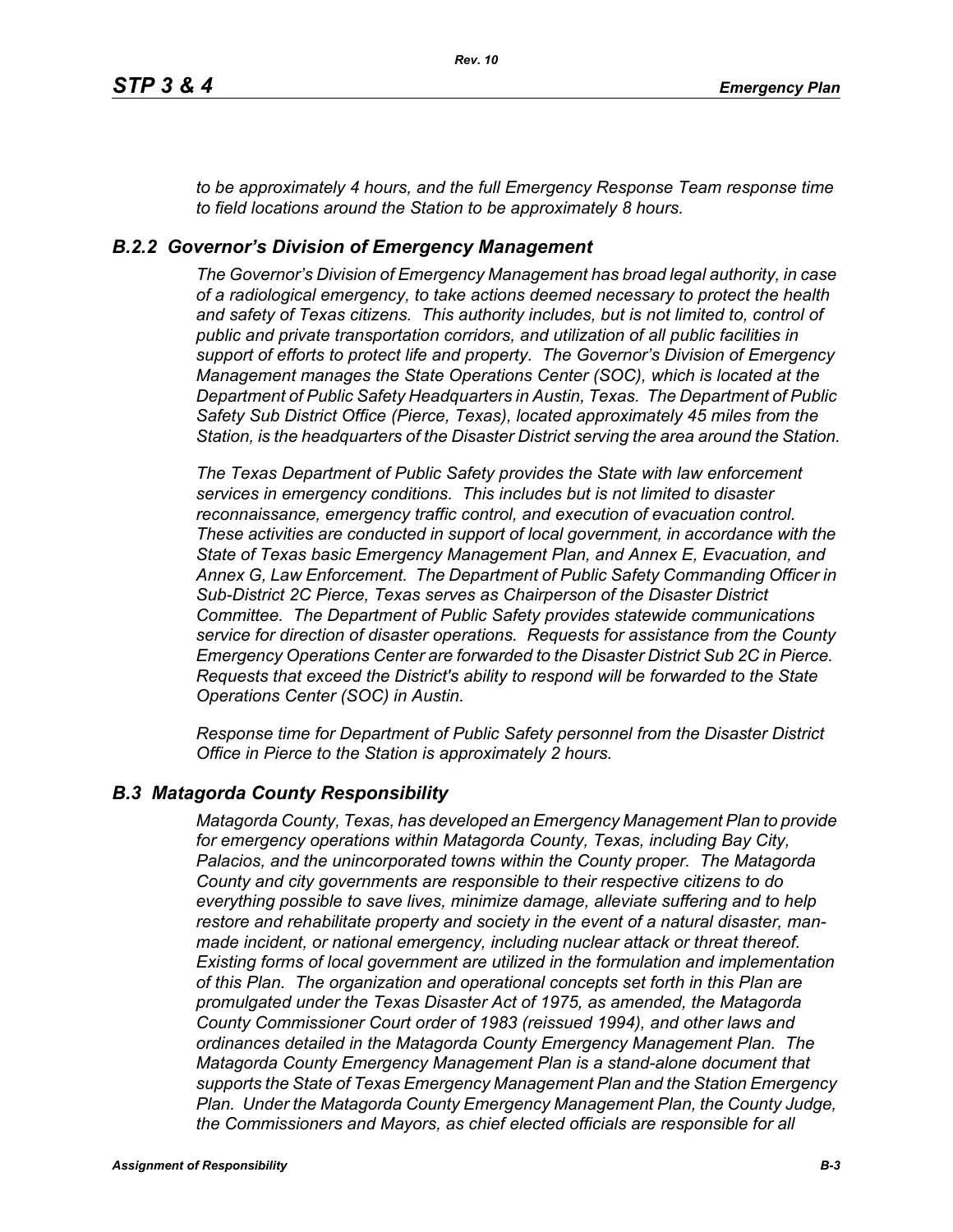*emergency measures within their respective jurisdictions, including recommending shelter and or evacuation of members of the public.* 

*Existing agencies of government in Matagorda County, Bay City, and Palacios will perform emergency activities related to those performed in normal operations. The basic functions of County/City officials are to coordinate activities for efficiency and effectiveness and to assure that any skills not normally available in existing County/City governments are obtained from other resources. The County is the lead governmental entity in an emergency. Should the need arise for State assistance, the County Emergency Management Director has the authority to request assistance from State Disaster District Sub 2C in Pierce, Texas. This responsibility is assigned to the County Emergency Management Director and is not a delegable authority. The Emergency Management Coordinator is appointed by the County Judge. The primary responsibility of the Emergency Management Coordinator is to coordinate emergency response within the county and serve as communications liaison with the Governor's Division of Emergency Management and the Disaster District Committee for day-today operations and through the Disaster District during emergencies. A detailed assignment of emergency response actions and responsibilities are defined in the Matagorda County Emergency Management Plan. Figure B-1 indicates the interface of State of Texas and local and civil authorities' Emergency Management Organizations.*

### *B.4 Other Local, State, and Federal Agencies*

*Additional local, State, and Federal agencies and departments and their responsibilities that provide outside support to the Station in the event of a declared emergency are:*

### *B.4.1 Bay City Police Department*

*The Bay City Police Department, by Letter of Agreement, will provide law enforcement support to the Station to assist in traffic control, personnel evacuation, or other response requiring law enforcement as needed during an emergency or drill/exercise situation. The Bay City Police Department will be under the control and coordination of the Matagorda County Sheriff's Office. Bay City Police Department and the Matagorda County Sheriff's Office personnel are headquartered approximately 17 road miles northeast of the Station and can respond to the Station in approximately one hour. This service is available 24 hours per day.*

### *B.4.2 City of Palacios Police Department*

*The City of Palacios Police Department, by Letter of Agreement, will provide law enforcement support to the Station to assist in traffic control, personnel evacuation, or other response requiring law enforcement as needed during an emergency or drill/exercise situation. The City of Palacios Police Department will be under the direction and control of the Matagorda County Sheriff's Office. The City of Palacios Police Department is headquartered approximately 18 road miles southwest of the Station and can respond to the Station in approximately thirty minutes. This service is available 24 hours per day.*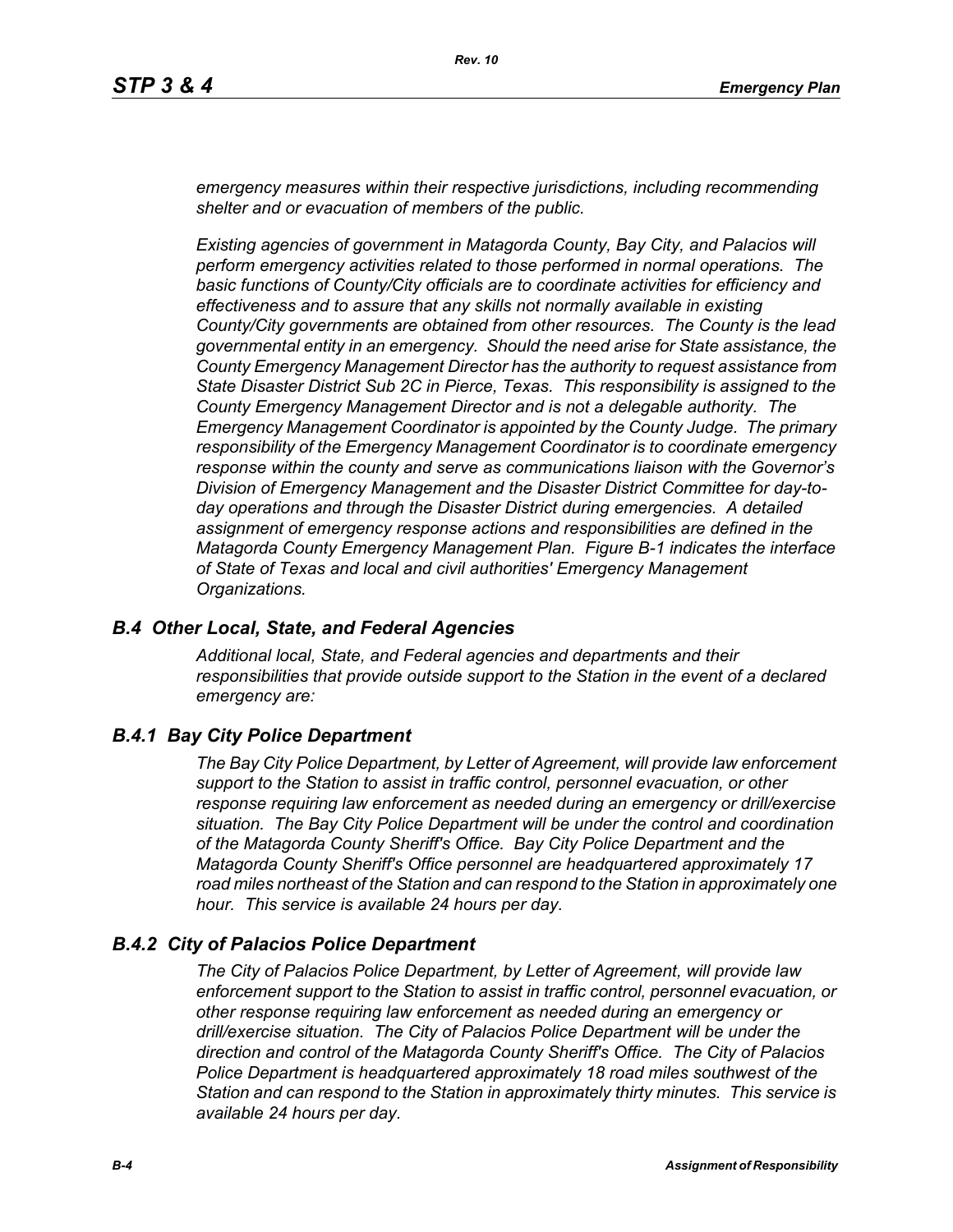# *B.4.3 City of Palacios Volunteer Fire Department*

*The City of Palacios Volunteer Fire Department, by Letter of Agreement, will provide fire-fighting support, and rescue services to the Station in case of an emergency or drill/exercise situation at the Station. The City of Palacios Volunteer Fire Department is located approximately 18 road miles from the Station and has a response time of thirty minutes when responding to requests for assistance from the Station. This service is available 24 hours per day.*

## *B.4.4 The Bay City Volunteer Fire Department*

*The Bay City Volunteer Fire Department, by Letter of Agreement, will provide fire fighting support services to the Station in case of an emergency or drill/exercise situation at the Station. The Bay City Volunteer Fire Department is located approximately 17 road miles from the Station and can respond to emergencies at the Station in approximately one-hour. This service is available 24 hours per day.*

### *B.4.5 The Matagorda County Hospital District*

*The Matagorda County Hospital District, by Letter of Agreement, will provide medical care for both conventional and radiological injuries that occur in emergency or drill/exercise situations at the Station. The Matagorda County Hospital District provides services via two hospitals in the district, Matagorda General Hospital, located approximately 21 road miles from the Station in Bay City, and Palacios Community Medical Center located approximately 16 road miles from the Station in Palacios. The Matagorda General Hospital maintains a fully staffed Emergency Room that is equipped with a decontamination facility within the emergency room area to handle emergencies arising at the Station. Matagorda General Hospital in Bay City shall serve as the primary response organization with secondary support provided by Palacios Community Medical Center. These services and facilities are available 24 hours per day.*

### *B.4.6 Emergency Alert System Stations*

- *Emergency Alert System Station KMKS FM, 102.5 Radio, by Letter of Agreement, shall serve as the primary Matagorda County Emergency Alert System Station serving the Station by having the capability of providing 24 hour per day Emergency Alert Service, including activation of the alert radios.*
- *Emergency Alert System Station KZRC FM, 92.5 Radio, by Letter of Agreement shall serve as the alternate Matagorda County Emergency Alert System Station.*

### *B.4.7 Matagorda County Sheriff's Office*

*The Matagorda County Sheriff's Office by letter of agreement will assist the Station in responding to an emergency. The Emergency Management Plan for Matagorda County identifies the responsibilities for the Sheriff's Office as law enforcement, evacuation/traffic control, communications, warning/notifications and maintenance of the Matagorda County Emergency Operations Center. The Matagorda County Sheriff's Office will respond to requests to provide assistance during emergency or drill/exercise situations that develop at the Station. The Matagorda County Sheriff's*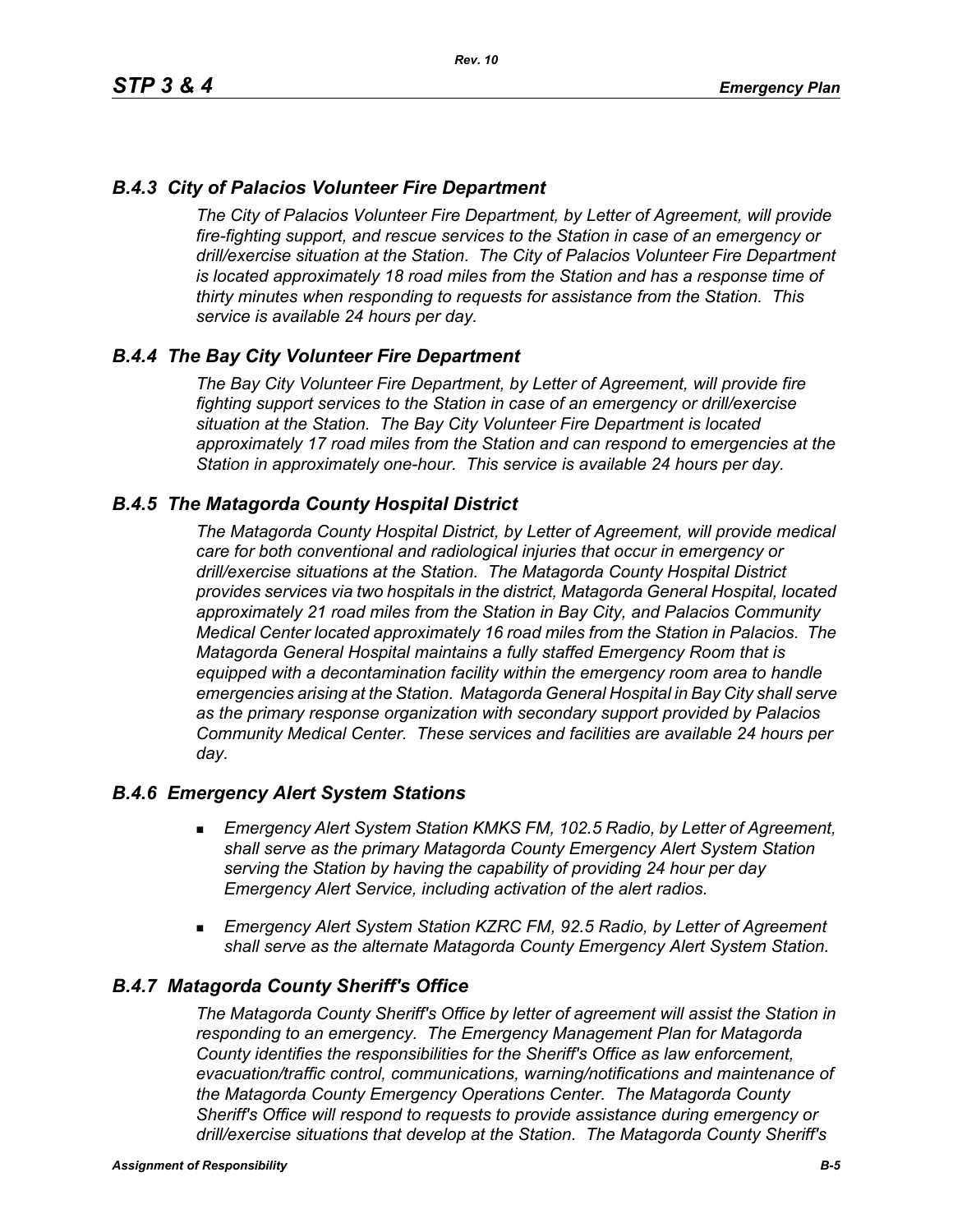*Office has the capability to respond to a request for assistance from the Station on a 24 hours a day basis.*

# *B.4.8 United States Coast Guard (Corpus Christi)*

*The United States Coast Guard, by Letter of Agreement will provide vessel traffic control on the Colorado River and other navigable waters in the vicinity of the Station by the use of marine warnings during emergency situations that may develop at the Station. The Coast Guard responds to requests, from the Matagorda County Sheriff's Office, for assistance from Corpus Christi District. Estimated time of response for the Coast Guard is within approximately four hours, on a 24 hours a day basis.*

# *B.4.9 United States Coast Guard (Galveston)*

*The United States Coast Guard, by Letter of Agreement will provide assistance during emergency situations that may develop at the Station. The Coast Guard responds to requests, from the Matagorda County Sheriff's Office, for assistance from Galveston District. The Coast Guard is available on a 24 hours a day basis.*

# *B.4.10 Resources of Other Federal Agencies*

*The resources of Federal agencies appropriate to the emergency condition will be made available in accordance with the National Response Framework. The Station Emergency Director is specifically authorized to request Federal assistance on behalf of the Station under the provisions of the National Response Framework. The Station Emergency Director requests Federal assistance by contacting the NRC. In addition*  to the NRC, agencies other than those with a Letter of Agreement with the Station that *may become involved are the Department of Energy, the DHS-Federal Emergency Management Agency, and the Environmental Protection Agency. These Agencies*  have the capability of responding to a declared emergency at the Station in *approximately twelve hours, on a 24 hours a day basis.*

## *B.4.11 Department of Homeland Security-Federal Emergency Management Agency*

*The Federal Emergency Management Agency, Region VI, is responsible for overall coordination of the offsite Federal response effort. The senior Federal Emergency Management Agency official from Region VI will carry out the functions and responsibilities outlined in NUREG-0981.*

*The Region VI Emergency Response Team will, in addition to the region office response, provide support to State and County authorities in the area of resource coordination, logistics, and telecommunications. The senior Federal Emergency Management Agency official, or designee, will notify the appropriate Federal agency*  capable of meeting a Specific State or County government need. The Federal *Emergency Management Agency can respond to a declared accident at the Station in approximately ten hours.*

## *B.4.12 Nuclear Regulatory Commission (NRC)*

*The NRC is notified of an incident via the Emergency Notification System telephone line, the initial NRC response is to ascertain the status of the plant and monitor Station*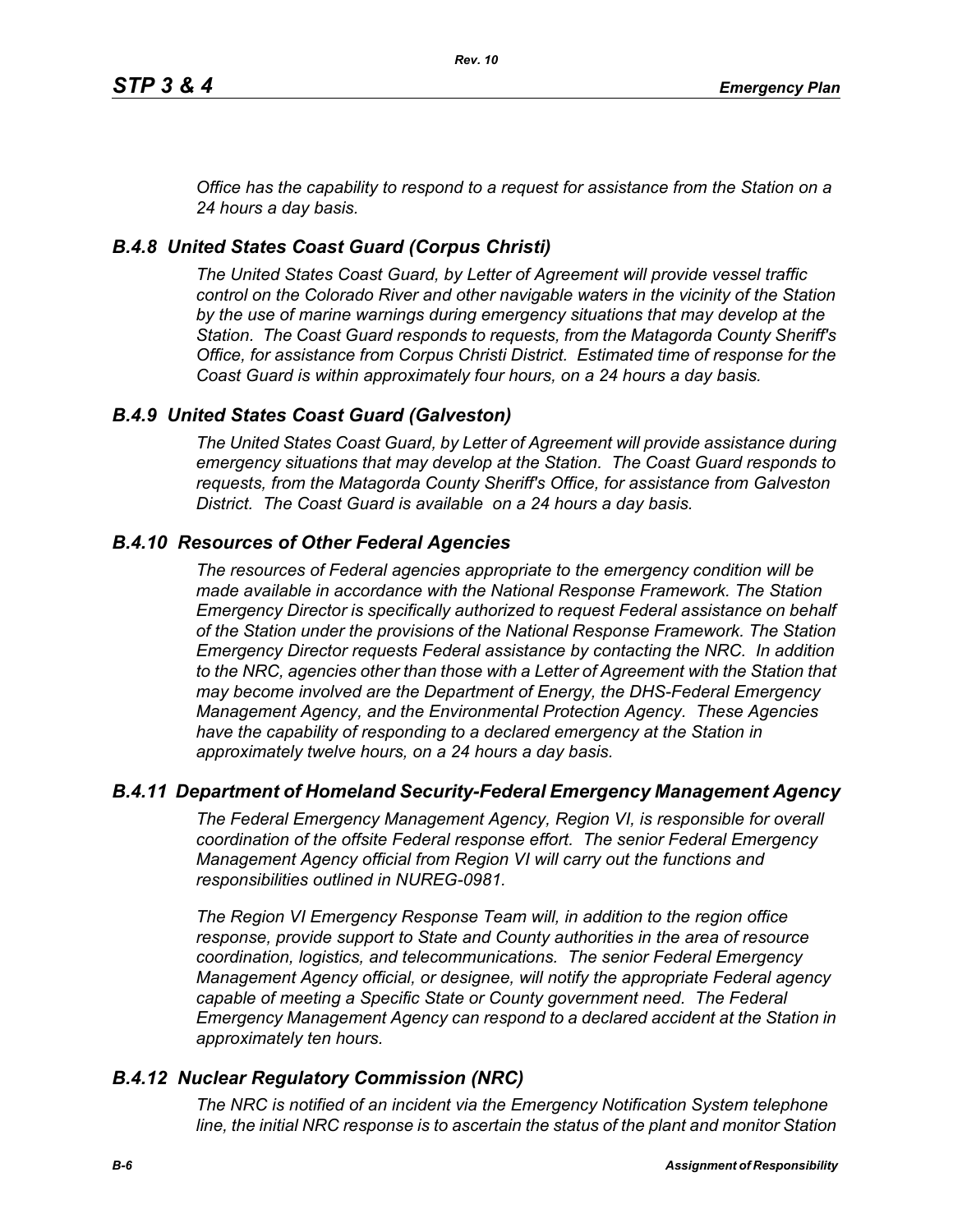*activities. The NRC will assess offsite radiological effects and will develop projection of onsite and offsite effects for use by other Federal, State, and local agencies, as appropriate.*

*To ensure reports can be made, NRC Headquarters Operations Center maintains a 24-hour emergency telephone and duty officer. The NRC Region IV Response Team, located in Arlington, Texas, has the capability of responding in approximately five* hours. The leader of this response team will normally be the Region IV Regional *Administrator, assuming the role as NRC Director of Site Operations, when so directed by the NRC Chairperson.*

#### *B.5 Private Sector Organizations*

*Private Sector and Contract Organizations include various groups that will provide support and services to the Station as follows:*

#### *B.5.1 Westinghouse Electric Company*

*Westinghouse Electric Company has established a contract with the Station to provide general services related to nuclear steam supply operation during and following an accident situation. Westinghouse provides a capability to respond on a 24 hour a day basis.* 

#### *B.5.2 Toshiba*

*Toshiba International Corporation has established a contract with the Station to provide general services related to nuclear steam supply operation during and following an accident situation. Toshiba provides a capability to respond on a 24 hours per day basis.*

#### *B.5.3 Memorial Hermann Hospital System*

*Memorial Hermann Hospital System- by Letter of Agreement, serves as a referral source for long-term care of radiological injuries. Memorial Hermann Hospital System is available 24 hours per day for consultation or treatment of personnel who have been*  internally contaminated or may have received an acute dose of radiation. Memorial *Hermann Hospital System located in Houston, Texas is approximately 70 air miles from the Station.*

### *B.5.4 Lyondell Chemicals, LP and OXEA Chemicals*

*Lyondell Chemicals, LP (Matagorda Operations) and OXEA Chemicals (Bay City Plant) - by separate Letters of Agreement, will notify the Station of emergencies occurring at their plants which could involve offsite chemical releases, on a 24 hours a day basis.*

### *B.5.5 Best Western Matagorda Hotel and Conference Center*

*Best Western Matagorda Hotel and Conference Center by Letter of Agreement and contract with the Station will place the facility at the disposal of the Utility during a declared emergency at the Station, on a 24-hour a day basis. This includes the use of a meeting room/ball room for conversion to the Joint Information Center. The Best*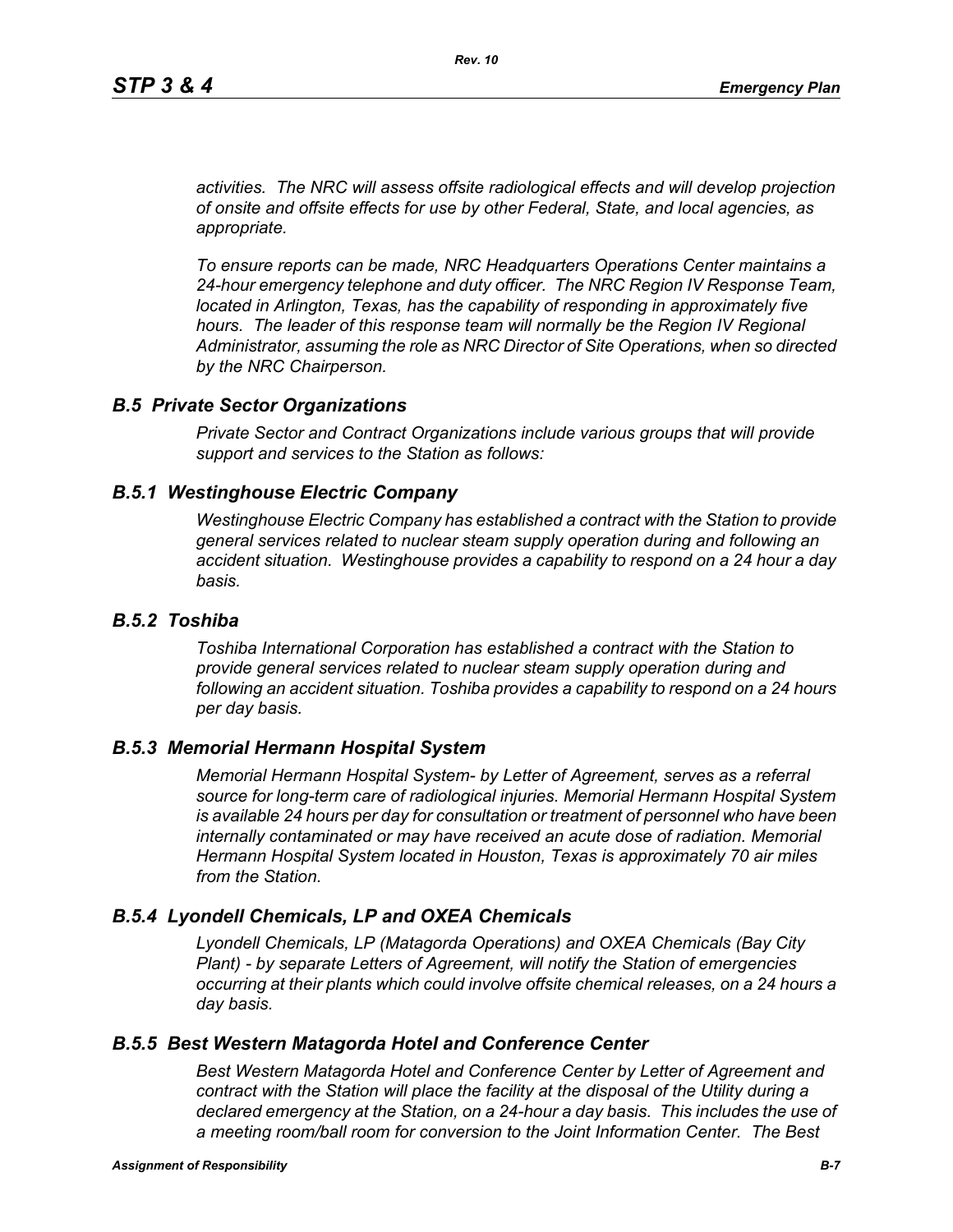*Western Matagorda Hotel and Conference Center is located approximately 15 road miles from the Station.*

#### *B.5.6 American Red Cross Rio Colorado Chapter*

*American Red Cross Matagorda Rio Colorado Chapter - by Letter of Agreement, will provide assistance at the Reception Center for registration of residents and site employees evacuated because of a nuclear power plant event, and will provide for emergency needs by organizing congregate care facilities providing services necessary to support the evacuated population. The American Red Cross will participate in training, drills and exercises on request. These and other responsibilities of this agency are identified in the Emergency Management Plan for Matagorda County, Bay City and Palacios. The American Red Cross supports that Plan and the Emergency Preparedness Program at the Station. The Matagorda County Office of the American Red Cross is located in Bay City approximately 17 road miles from the Station and their service is available 24 hours per day.*

#### *B.5.7 Matagorda County EMS*

*Matagorda County EMS by Letter of Agreement; will provide 24 hour per day ambulance service to the Station in case of an emergency or drill/exercise situation. Matagorda County EMS response time to the station is approximately thirty minutes.*

### *B.5.8 Institute of Nuclear Power Operations (INPO)*

*Institute of Nuclear Power Operations by Letter of Agreement will provide assistance in acquiring the help of other organizations in the industry on a 24 hours a day basis. In addition, INPO will provide assistance, utilizing its own resources, as requested and as appropriate.*

#### *B.5.9 American Nuclear Insurers*

*The Station maintains a policy with American Nuclear Insurers. American Nuclear Insurers has agreed to assume responsibility, except where excluded by the policy, for promptly assisting members of the public whom may be adversely affected by an incident at the Station.*

#### *B.5.10 TXU Power (Comanche Peak Steam Electric Station)*

*TXU Power by Letter of Agreement will in case of an emergency at the South Texas Project and loss of onsite analysis capabilities, support the Station by performing selected post accident analysis.*

### *B.5.11 Areva NP Inc.*

*Areva NP Inc.: by Letter of Agreement will provide assistance in the radioanalyses of environmental samples.*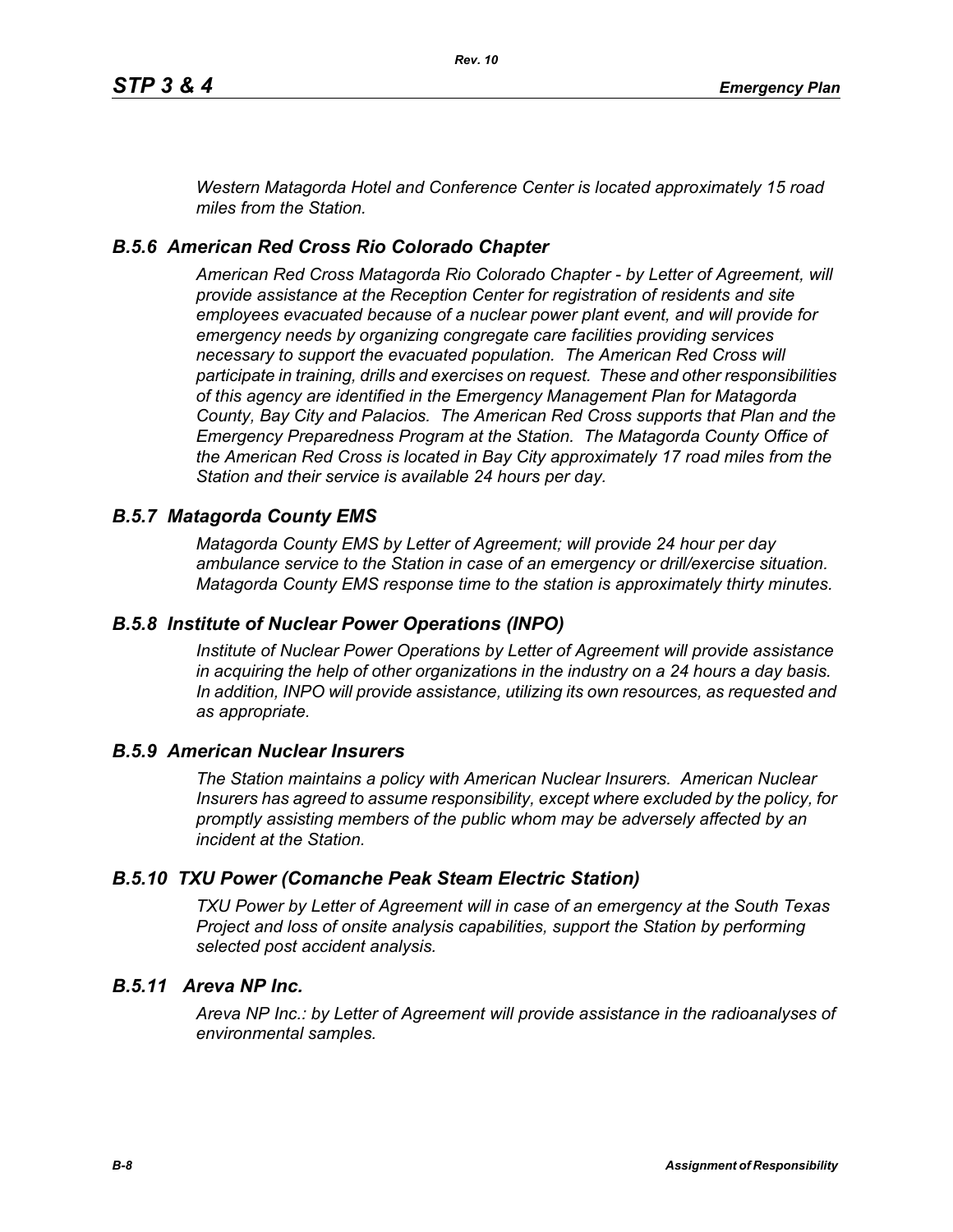# *B.5.12 Bay City Independent School District*

*Bay City Independent School District by Letter of Agreement will provide evacuation services (busses, drivers, reception centers and congregate care facilities) to Matagorda County or the Station in case of an accident at the Station.*

# *B.5.13 Matagorda Independent School District*

*Matagorda Independent School District by Letter of Agreement will perform early dismissal of students at the Alert classification, and evacuation of students to the Linnie Roberts Elementary School at the Site Area or General Emergency classification.*

### *B.5.14 Palacios Independent School District*

*Palacios Independent School District by Letter of Agreement will provide evacuation services (busses, drivers, reception centers and congregate care facilities) to Matagorda County or the Station in case of an accident at the Station.*

### *B.5.15 Tidehaven Independent School District*

*Tidehaven Independent School District by Letter of Agreement will perform early dismissal of students at the Alert classification, and evacuation of students to the appropriate Reception Center at the Site Area Emergency classification.*

### *B.5.16 Van Vleck Independent School District*

*Van Vleck Independent School District by Letter of Agreement will provide evacuation services (busses, drivers) to Matagorda County or the Station in case of an accident at the Station.*

## *B.5.17 Matagorda County Environmental Health*

*Matagorda County Environmental Health by Letter of Agreement, will assist the Station on a 24 hours per day basis, or as needed, during an emergency situation at the Station by assisting the American Red Cross in opening and operating a Reception Center(s) and a monitoring and decontamination facility or facilities when the need arises. Matagorda County Environmental Health will provide radiological supplies, equipment, monitoring and decontamination for the offsite response organization. Matagorda County Environmental Health will maintain the necessary inventory of supplies to accommodate such an operation, based on STP staff and financial assistance.*

## *B.5.18 City of Bay City*

*City of Bay City - by Letter of Agreement, will make the Bay City Service Center available in case of the in-operability of the Station Emergency Operations Facility.*

### *B.5.19 South Texas Project Operating Agreement*

*South Texas Project Operating Agreement is an agreement among Co-Owners for South Texas Project operations.*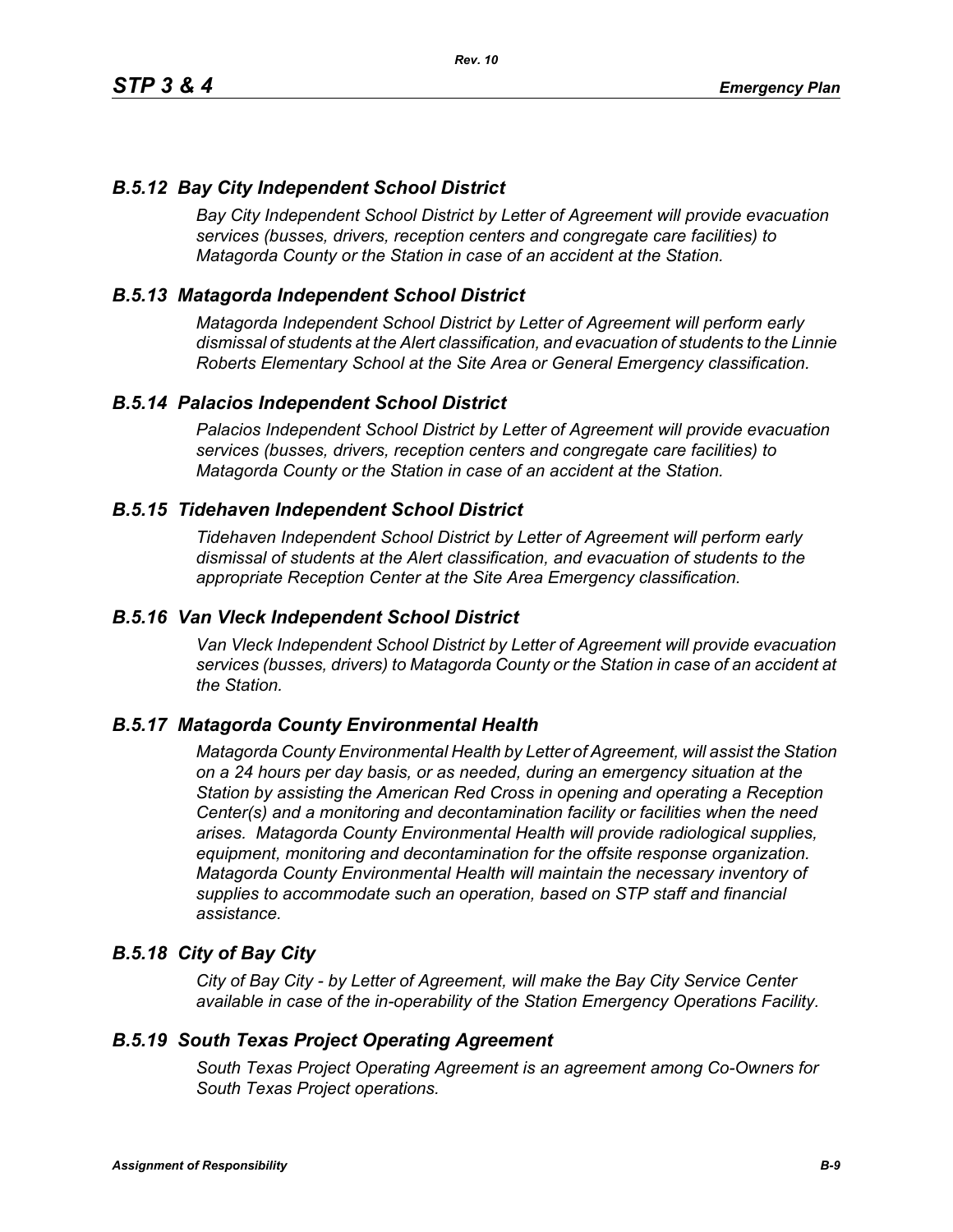## *B.6 Emergency Organization*

*The Emergency Preparedness program for the Station requires the coordinated response of several organizations. The Emergency Director is the key individual in the Station Emergency Response Organization. The Station Emergency Response Organization is described fully in Section C of this Plan.*

## *B.6.1 Station Emergency Director*

*The Station Emergency Director initiates the activation of the offsite Emergency Response Organizations by contacting the Governor's Division of Emergency Management via the Department of Public Safety Offices in Pierce, Texas, the Matagorda County Sheriff's Office, and the Nuclear Regulatory Commission. All these organizations are staffed 24 hours per day to provide communications links for receiving notification of a radiological emergency. The Federal agencies which may be requested by the Station to provide assistance can be notified by contacting the Nuclear Regulatory Commission on a dedicated communication link, the Emergency Notification System line.*

## *B.6.2 State of Texas and Matagorda County*

*The State of Texas and Matagorda County response is conducted in accordance with the following framework as presented in the State of Texas Emergency Management Plan and the Matagorda County Emergency Management Plan.*

- *The Governor's Division of Emergency Management is responsible for coordinating state-level response and recovery activities during emergencies and disasters regardless of cause. The Department of State Health Services, has been designated as the primary agency for radiological emergencies. The Matagorda County Judge and the Mayors of Bay City and Palacios exercise overall authority*  for offsite protective actions and measures for the safety and protection of local *personnel and property. Overall, direction and control of state response activities will be exercised by the Sub 2C Disaster District Committee Chairperson (Department of Public Safety highway patrol lieutenant) operating from the Emergency Operations Center located in Pierce. The Chairperson will be kept informed of conditions in a timely manner in order to facilitate state response and assistance. The Matagorda County Emergency Operations Center is the direction and control point for county and city response activities for an emergency at the Station.*
- *Upon declaration of a classified emergency, by the Station's Unit-specific Emergency Director, the State is notified of an emergency at the Station by the Station's Emergency Director via a call to the Department of Public Safety Communication Center located at Disaster District Sub 2C, Pierce, Texas, on the dedicated ringdown telephone. The Communications Center at the Department of Public Safety, Pierce, will notify the Governor's Division of Emergency Management of any emergency notification from the Station. The Governor and Chairperson of the Emergency Management Council are notified by the State Coordinator or the Governor's Division of Emergency Management Duty Officer, depending on the severity of the situation. Notification of a station emergency is*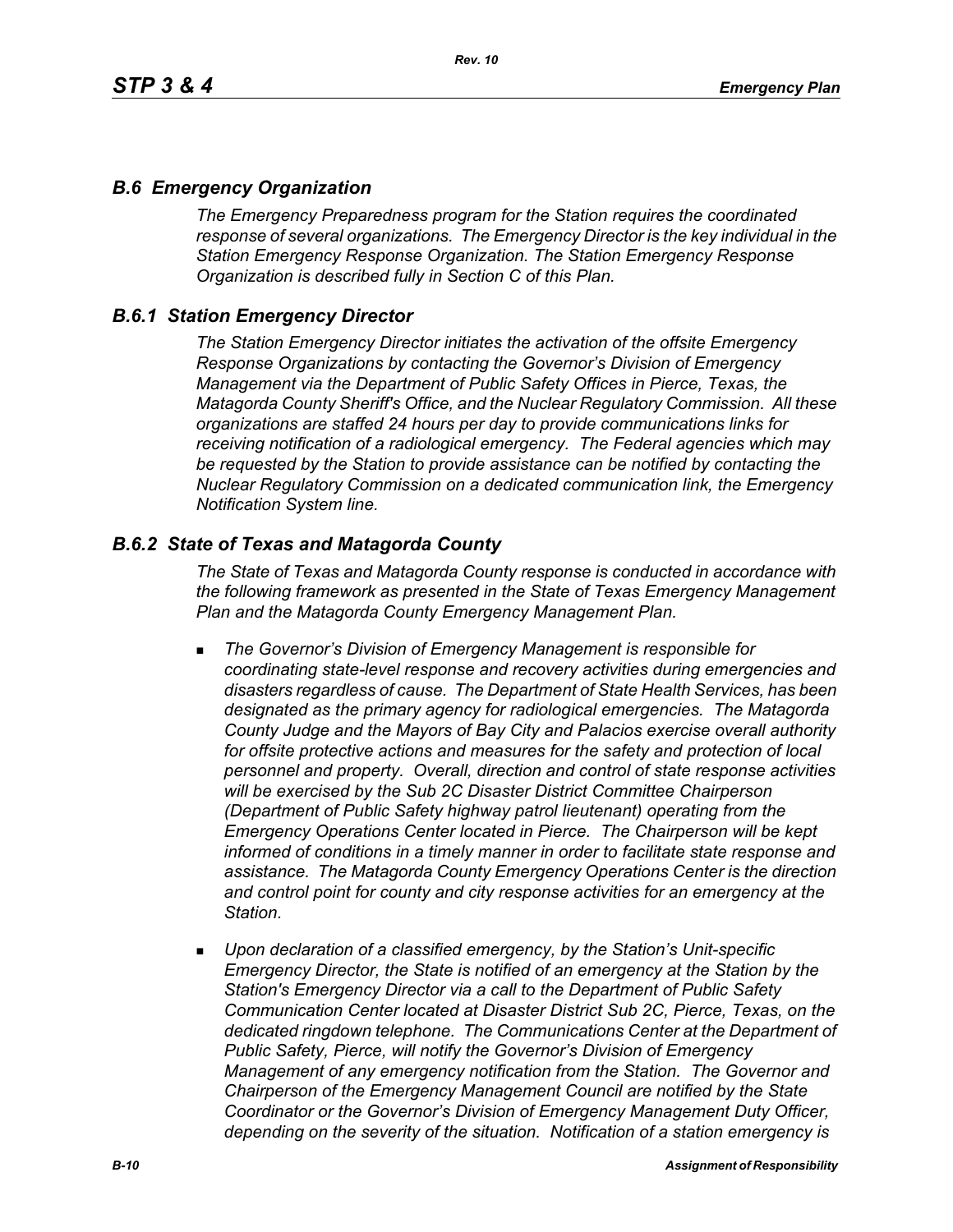*Rev. 10*

*from the Governor's Division of Emergency Management to the Texas Department of Health and in turn to the Department of State Health Services. The decision to activate the Radiological Response Team is based on the severity of the incident. The Governor, by executive order or proclamation, may declare a state of disaster. The presiding officer of the governing body of a political subdivision may also declare a local state of disaster. A state of disaster condition activates disaster response, recovery, and rehabilitation aspects of the State Emergency Plan. The Matagorda County Sheriff's Office also has access to the dedicated ringdown telephone, and will be notified of an emergency classification at the Station when the Department of Public Safety Disaster District Sub 2C office is notified.*

- *When requested to assist in response and recovery efforts to radiation emergencies, personnel from other State of Texas Agencies will perform functions and activities as described in the State of Texas Emergency Management Plan.*
- *Local officials shall provide notification to the various personnel in the Matagorda County Emergency Management Organization in accordance with County Procedures. The Matagorda County Sheriff is responsible to verify that notifications are made in accordance with details provided in the Matagorda County Emergency Management Plan.*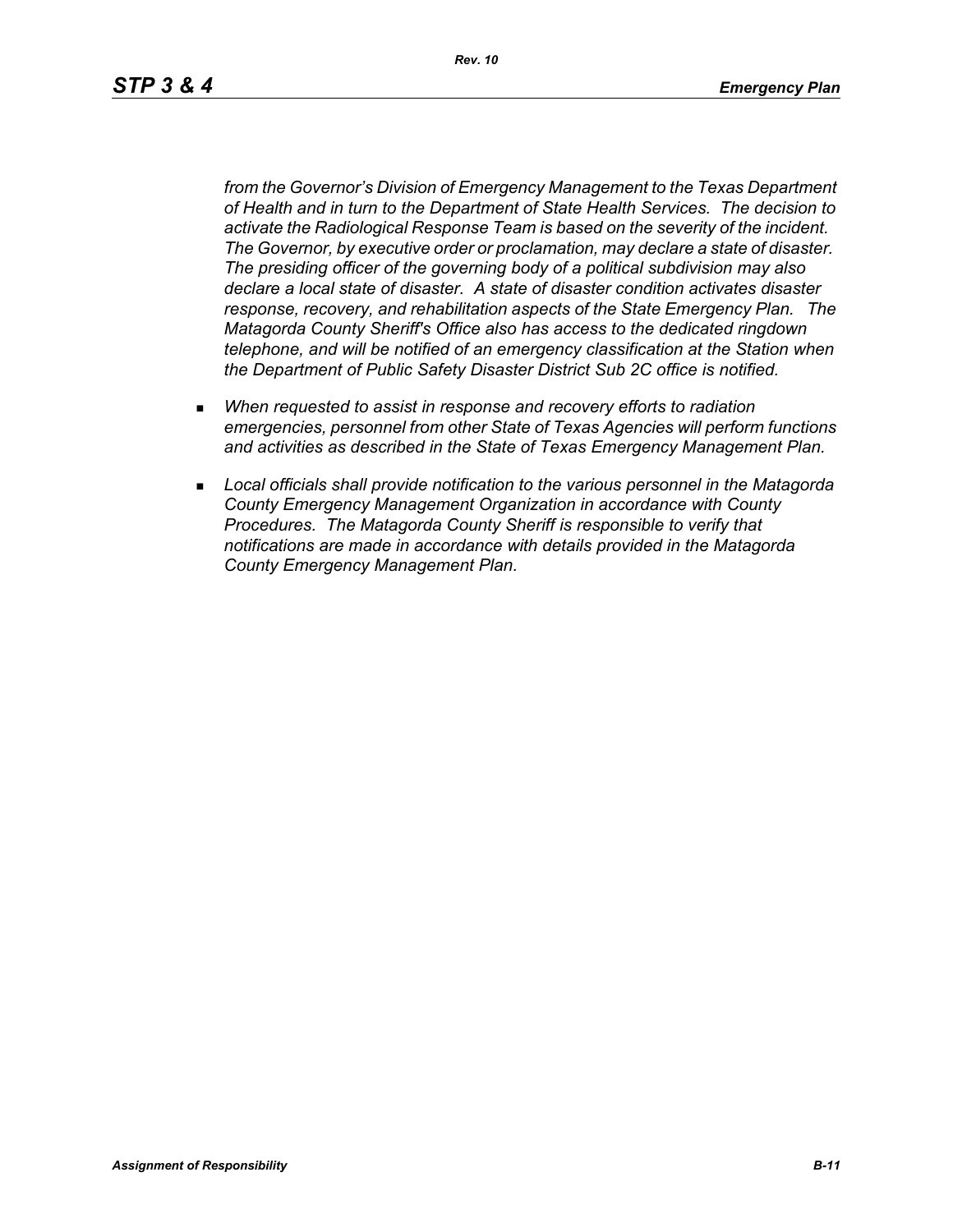## *Table B-1 Responsible Primary Organizations Page 1 of 1*

| <b>Organizations</b>                                  | <b>Individual in Charge</b>                                                                 |
|-------------------------------------------------------|---------------------------------------------------------------------------------------------|
| South Texas Project Electric Generating Station       | <b>Station Emergency Director</b>                                                           |
| <b>State of Texas</b>                                 | Governor                                                                                    |
| State of Texas Emergency Management<br>Council        | Chairperson, Emergency Management Council                                                   |
| Governor's Division of Emergency<br>Management        | State Coordinator                                                                           |
| Department of State Health Services                   | <b>Radiation Program Officer</b>                                                            |
| Matagorda County Emergency Management<br>Organization | <b>Emergency Management Director (County</b><br>Judge or Mayor(s) and County Commissioners) |
| Bay City Emergency Management Organization            | Mayor                                                                                       |
| City of Palacios Emergency Management<br>Organization | Mayor                                                                                       |
| <b>Matagorda County Sheriff's Office</b>              | <b>Sheriff</b>                                                                              |